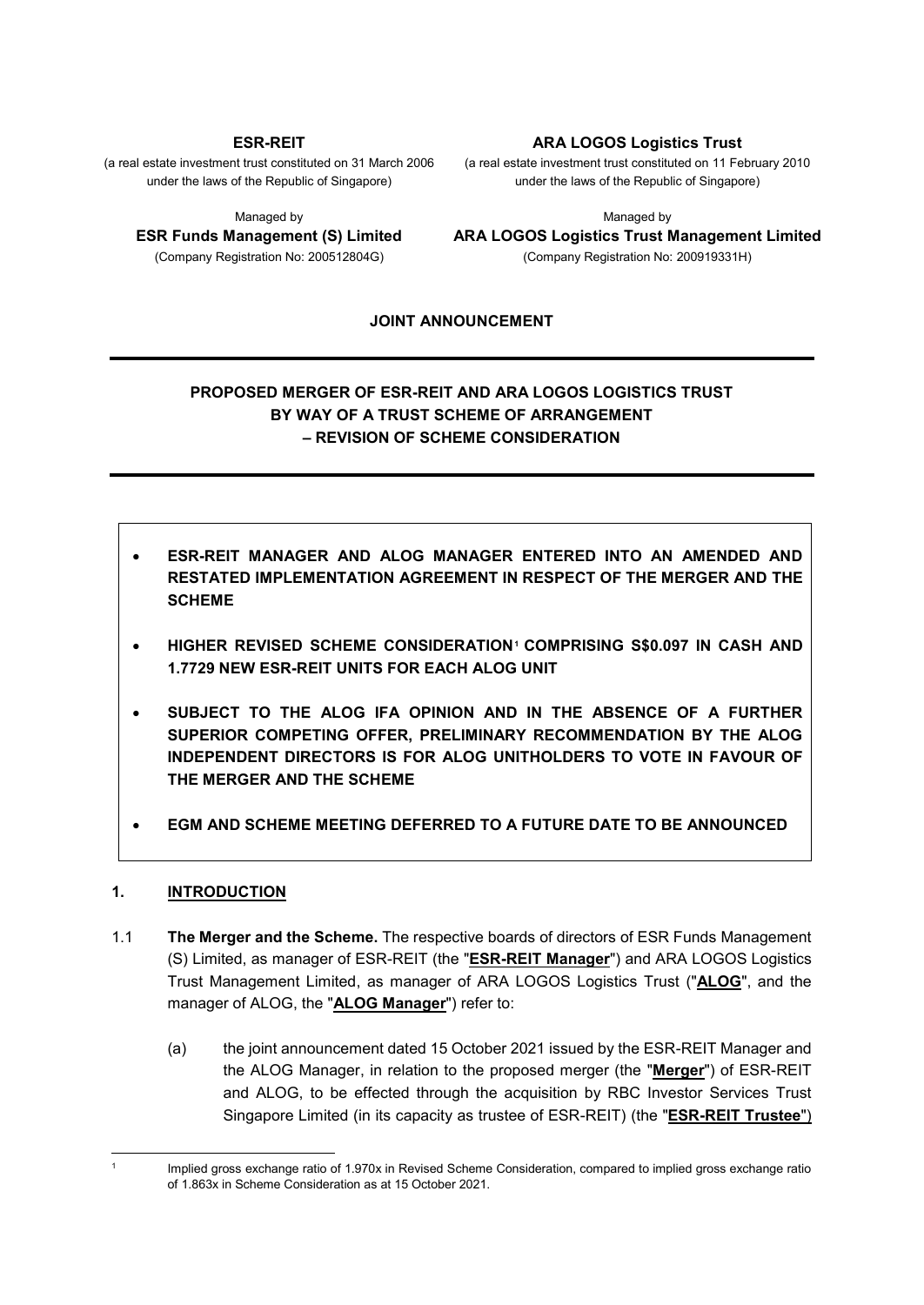of all the units of ALOG held by the unitholders of ALOG (the "**ALOG Unitholders**"), in exchange for a combination of cash and units in ESR-REIT, by way of a trust scheme of arrangement (the "**Scheme**") in compliance with the Singapore Code on Take-overs and Mergers (the "**Code**");

- (b) the circular (the "**Circular**") dated 5 January 2022 issued by the ESR-REIT Manager to the unitholders of ESR-REIT (the "**ESR-REIT Unitholders**") in relation to the Merger; and
- (c) the scheme document (the "**Scheme Document**") dated 5 January 2022 issued by the ALOG Manager to ALOG Unitholders in relation to the proposed amendments to the deed of trust constituting ALOG and the Merger.

Unless otherwise defined, all capitalised terms in this announcement (this "**Announcement**") shall bear the same meaning as set out in the Circular and/or the Scheme Document.

1.2 **Amended and Restated Implementation Agreement.** In connection with the Merger, the ESR-REIT Manager, the ESR-REIT Trustee, the ALOG Manager and the ALOG Trustee have today entered into a supplemental letter amending and restating the Implementation Agreement (the "**Amended and Restated Implementation Agreement**") setting out the amended terms on which the Scheme will be implemented. Further details of the amended terms of the Scheme are set out below.

# **2. REVISED SCHEME CONSIDERATION**

Pursuant to the Amended and Restated Implementation Agreement, each of the ESR-REIT Trustee and the ESR-REIT Manager will, following the Scheme becoming effective in accordance with its terms, pay or procure the payment of S\$0.970 (the "**Revised Scheme Consideration**") for each ALOG Unit held by each of the ALOG Unitholders as at the Books Closure Date, which shall be satisfied by:

- (a) firstly, the payment of cash consideration, which will be revised from a sum of S\$0.095 in cash to S\$0.097 in cash (the "**Revised Cash Consideration**"). The aggregate Revised Cash Consideration to be paid to each ALOG Unitholder shall be rounded to the nearest S\$0.01; and
- (b) secondly, the allotment and issuance of new ESR-REIT Units for each ALOG Unit, which will be revised from 1.6765 new ESR-REIT Units to 1.7729 new ESR-REIT Units (the "**Consideration Units**"), such Consideration Units to be credited as fully paid. The Consideration Units will be issued at the issue price of S\$0.4924 per Consideration Unit. No fractions of a Consideration Unit shall be allotted and issued to any ALOG Unitholder and fractional entitlements shall be disregarded in the calculation of the Consideration Units to be allotted and issued to any ALOG Unitholder pursuant to the Scheme.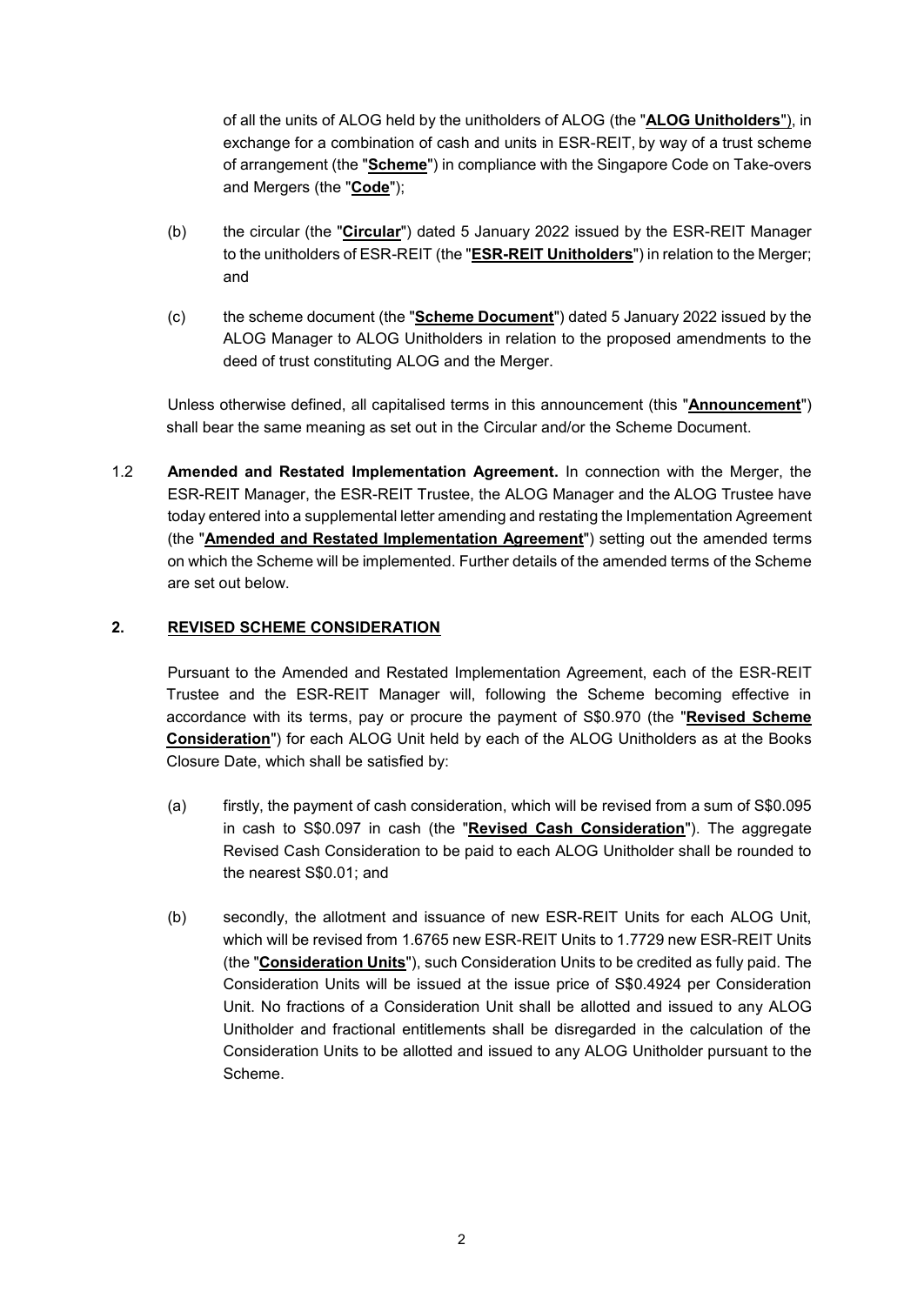The Consideration Units shall:

- (1) when issued, be duly authorised, validly issued and credited as fully paid-up and shall rank *pari passu* in all respects with the existing ESR-REIT Units as at the date of their issue (and not as at the Joint Announcement Date or the date of this Announcement) 2 ; and
- (2) be issued free from all and any Encumbrances and restrictions or transfers and no person has or shall have any rights of pre-emption over the Consideration Units.

In arriving at the Revised Scheme Consideration, the ESR-REIT Manager had taken into account the following factors including, *inter alia*:

- (a) the commercial rationale of the Merger (as set out in section 3 of this Announcement, the Scheme Document and the Joint Announcement);
- (b) strong conviction that the Merger is the best way forward for both ALOG and ESR-REIT as it would combine two best-in-class platforms to form a leading New Economy APAC S-REIT;
- (c) the quality of ALOG's portfolio, the robustness and strong demand of the overall Australian market, in particular the logistics sector, which continues to see strong demand growth and cap rate compression;
- (d) the historical relative trading prices of ALOG Units and ESR-REIT Units;
- (e) balancing the respective financial impact to ALOG Unitholders and ESR-REIT Unitholders from a DPU and NAV per unit accretion and dilution perspective;
- (f) the gearing of the combined REIT post-Merger; and
- (g) other factors previously set out in the Joint Announcement and Scheme Document.

#### **Illustration of the Revised Scheme Consideration**

By way of illustration, if the Scheme becomes effective in accordance with its terms, an ALOG Unitholder will receive S\$97.00 in cash and 1,772 Consideration Units for every 1,000 ALOG Units held by it as at the Books Closure Date.

<sup>1</sup> 

<sup>&</sup>lt;sup>2</sup> For the avoidance of doubt, the Consideration Units shall be issued with all rights, benefits and entitlements attaching on and from the date of their issue (and not as at the Joint Announcement Date or the date of this Announcement), including the right to receive and retain all rights and other distributions (if any) declared or to be declared by the ESR-REIT Manager on or after the date of their issue.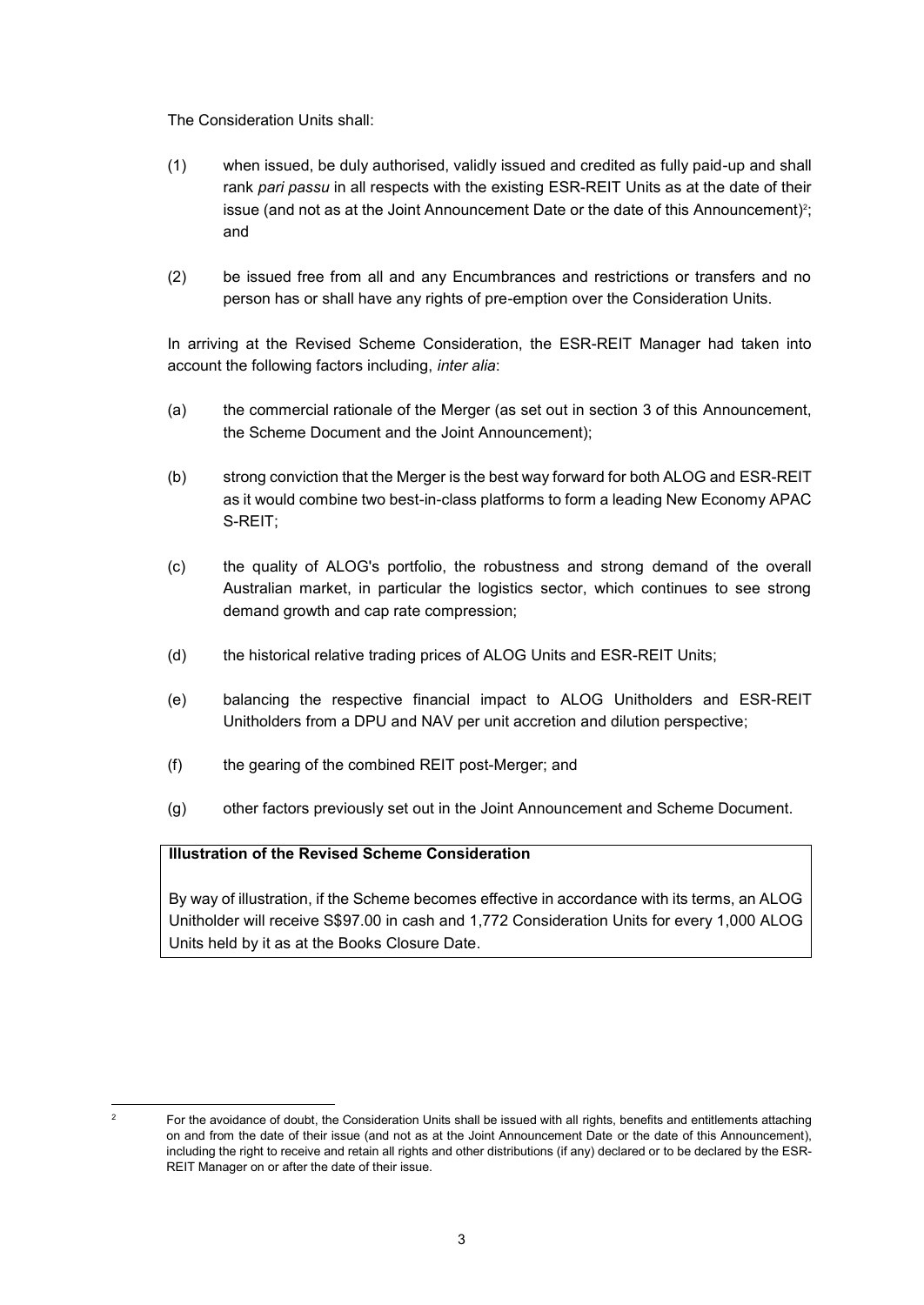**The Parties shall be entitled to announce, declare, pay or make the ALOG Permitted Distributions and ESR-REIT Permitted Distributions (as the case may be) without any adjustment to the Revised Scheme Consideration.**

**The ALOG Unitholders shall have the right to receive and retain the ALOG Permitted Distributions in addition to the Revised Scheme Consideration. As part of the ALOG Permitted Distributions, the ALOG Manager has on 26 November 2021 paid the distribution of 1.329 cents per ALOG Unit in respect of the period from 1 July 2021 to 30 September 2021 to ALOG Unitholders.** 

The ESR-REIT Manager reserves the right to adjust the Revised Scheme Consideration by reducing the cash component of the Revised Scheme Consideration, the unit component of the Revised Scheme Consideration or by any combination of such cash and unit components of the Revised Scheme Consideration, if and to the extent any distribution in excess of the ALOG Permitted Distributions is announced, declared, made or paid by the ALOG Manager on or after 15 October 2021, being the date of the Joint Announcement.

## **3. ALOG MANAGER'S RATIONALE FOR THE MERGER**

In addition to the merits of the Merger as previously set out in the Joint Announcement and the Scheme Document, the ALOG Manager wishes to elaborate on the below, which should be read in conjunction with the previous announcements.

#### 3.1 **Financial Benchmarking of the Illustrative Value of the Revised Scheme Consideration**.

The illustrative value of the Revised Scheme Consideration of S\$0.933 represents an improvement of 5.3% as compared to the illustrative value of the original Scheme Consideration on a like-for-like basis.<sup>3</sup> This was computed by computing the illustrative value of the Revised Scheme Consideration and the original Scheme Consideration based on the one (1)-month VWAP of ESR-REIT Units prior to the announcement of the Merger on 15 October 2021 for a like-for-like comparison.

<sup>1</sup> 

<sup>&</sup>lt;sup>3</sup> References to "illustrative value" of the original Scheme Consideration or Revised Scheme Consideration, as the case may be, in this Announcement shall mean the aggregate sum of (i) the implied value of the Consideration Units computed based on the one-month VWAP of ESR-REIT Units prior to the Joint Announcement Date and (ii) the cash consideration payable.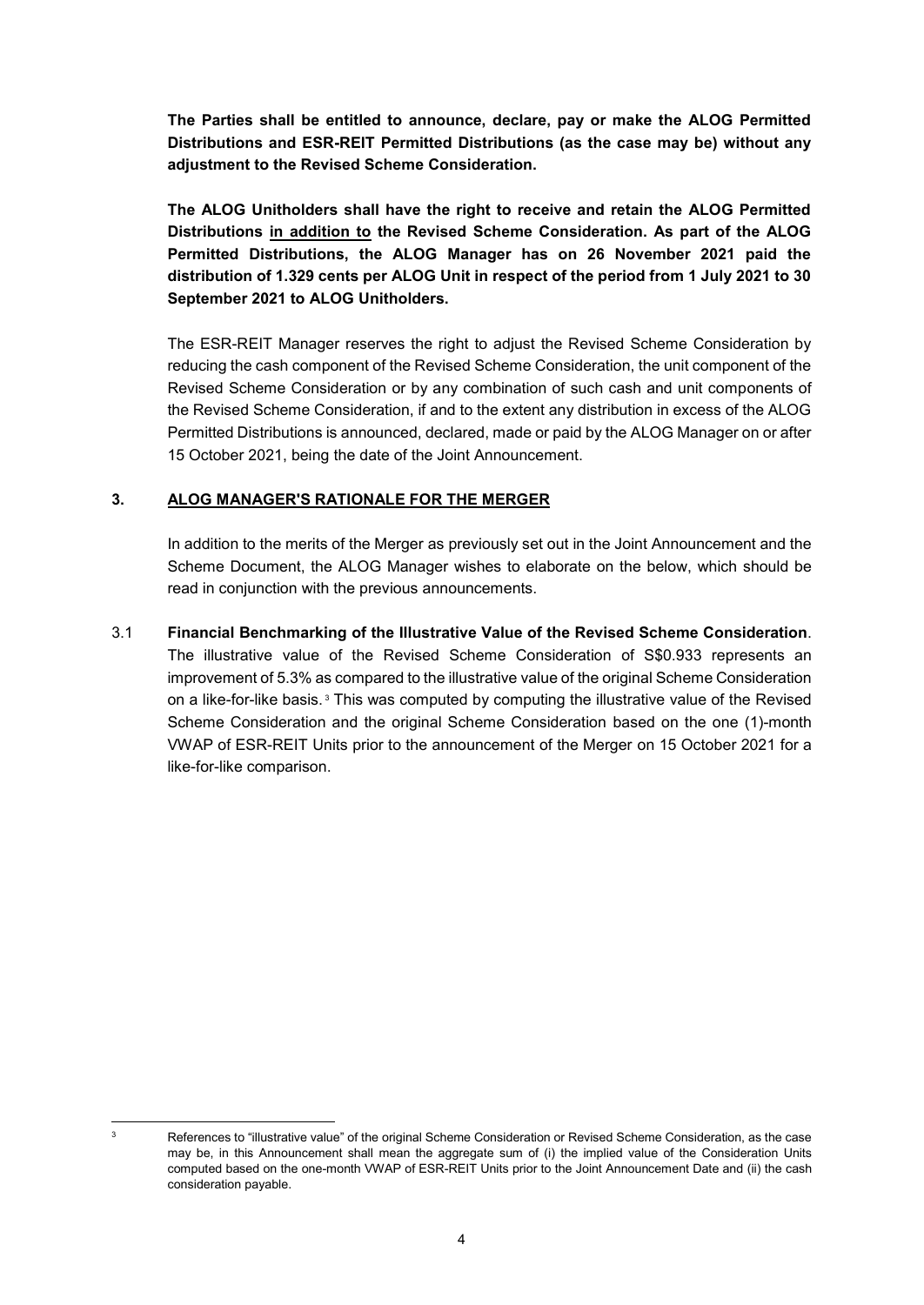|                      | (A)                  | (B)                       | (C)                  | $(B+C)$              |
|----------------------|----------------------|---------------------------|----------------------|----------------------|
|                      |                      | <b>Illustrative</b>       |                      |                      |
|                      |                      | <b>Value of</b>           |                      |                      |
|                      |                      | <b>Consideration</b>      |                      |                      |
|                      |                      | Units based on            |                      | <b>Illustrative</b>  |
|                      | Number of            | one (1) month             |                      | Value $^{(2)}$ of    |
|                      | <b>Consideration</b> | <b>VWAP of ESR-</b>       | Cash                 | <b>Scheme</b>        |
|                      | <b>Units</b>         | REIT Units <sup>(1)</sup> | <b>Consideration</b> | <b>Consideration</b> |
| Original             | 1.6765               | S\$0.791                  | S\$0.095             | S\$0.886             |
| <b>Scheme</b>        |                      |                           |                      |                      |
| <b>Consideration</b> |                      |                           |                      |                      |
| <b>Revised</b>       | 1.7729               | S\$0.836                  | S\$0.097             | S\$0.933             |
| <b>Scheme</b>        |                      |                           |                      |                      |
| <b>Consideration</b> |                      |                           |                      |                      |

#### **Notes**:

1

- (1) The one (1)-month VWAP of ESR-REIT Units prior to the Joint Announcement Date is S\$0.4716 per ESR-REIT Unit. The one-month VWAP of the ESR REIT Units has been used as the basis for the illustrative value of the Consideration Units so as to provide Unitholders with a benchmark price which is reflective of the average traded price of the Consideration Units for the one (1)-month period prior to the Joint Announcement Date, rather than a spot price.
- (2) References to the "illustrative value" of the original Scheme Consideration or Revised Scheme Consideration, as the case may be, in this Announcement shall mean the aggregate sum of the implied value of the Consideration Units computed based on the one-month VWAP of ESR-REIT Units prior to the Joint Announcement Date (Column (B)) and the cash consideration (Column (C)) payable.

The illustrative value of the Revised Scheme Consideration, being S\$0.933 per ALOG Unit, represents a premia of 0.5 per cent., 2.2 per cent., 6.5 per cent., 19.6 per cent. and 31.2 per cent. over the one (1)-month VWAP (S\$0.928), three (3)-month VWAP (S\$0.913), six (6)-month VWAP (S\$0.876), 12-month VWAP (S\$0.780) and 24-month VWAP (S\$0.711) per ALOG Unit, and 37.6 per cent. over the NAV per ALOG Unit as at 30 September 2021 (S\$0.678). The priceto-NAV multiple<sup>4</sup> of the ALOG Units based on the illustrative value of the Revised Scheme Consideration is 1.4x.

Further, based on the Revised Scheme Consideration and the bases and assumptions set out in **Schedule 1**, the historical pro forma DPU accretion to ALOG Unitholders increases from 8.2% to 12.8%<sup>5</sup> and the historical pro forma NAV per unit accretion to ALOG Unitholders increases from 2.2% to 5.3%<sup>6</sup>. For the avoidance of doubt, the historical pro formas are for illustrative purposes only and are not intended to be nor shall they constitute projections or forecasts.

3.2 **This is a merger, not a complete sell-out of ALOG and/or its underlying assets.** The ALOG Manager would like to emphasise that this proposed transaction is intended as a merger and

<sup>4</sup> Based on the NAV per ALOG Unit of S\$0.678 as of 30 September 2021.

<sup>&</sup>lt;sup>5</sup> Refer to Schedule 1 of this Announcement for more details on the pro-forma adjustments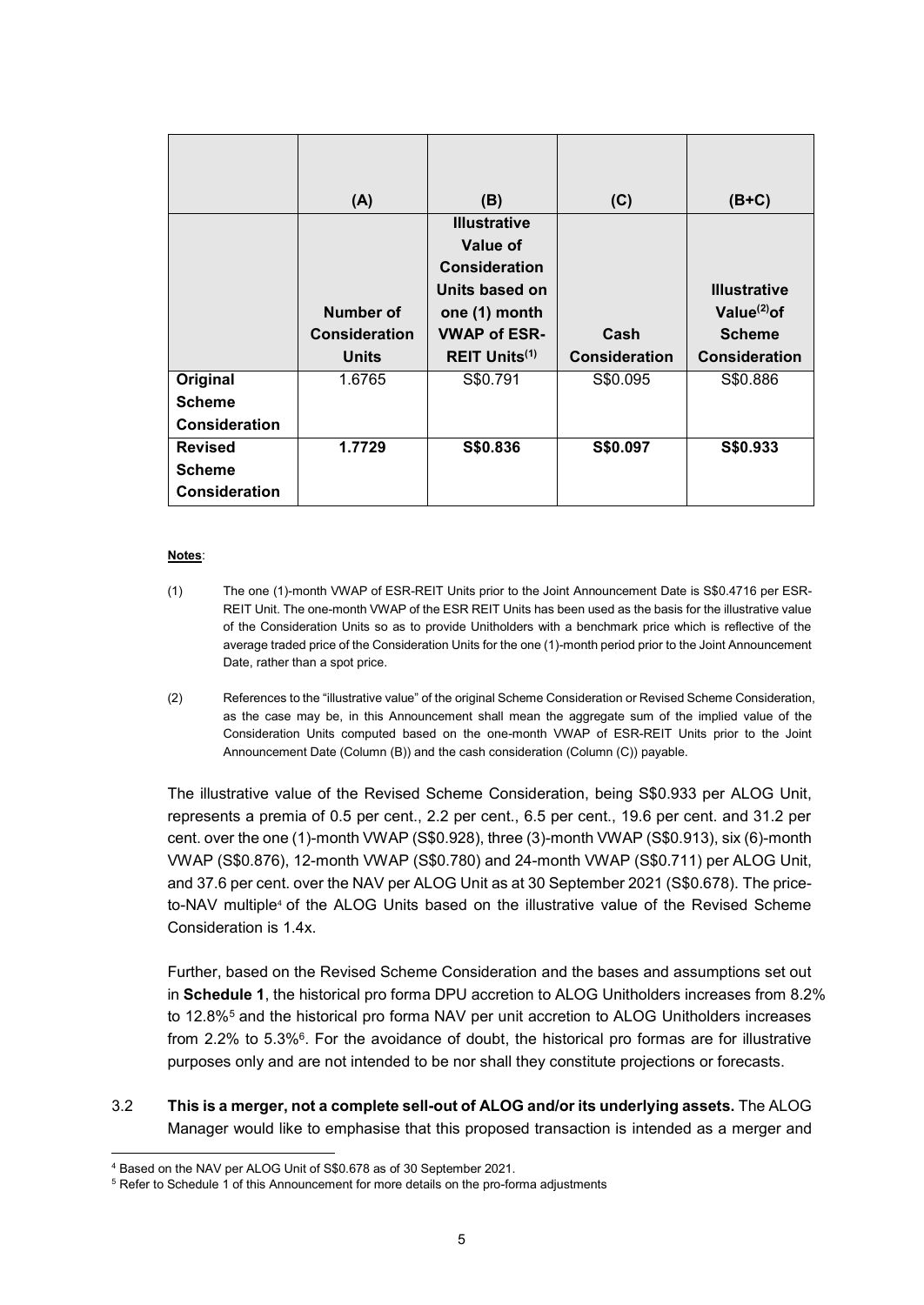not a complete sell-out of ALOG and/or its underlying assets. As such, the relative valuations of ALOG and ESR-REIT would need to be balanced from the perspectives of their respective unitholders. If the Merger is approved, ALOG Unitholders will continue to be invested in the existing portfolio of ALOG assets, which will be part of the enlarged ESR-REIT.

The Merger will create a leading New Economy APAC Singapore-listed REIT. With the potential increase in weightage on key indices such as FTSE EPRA Nareit Global Developed Index, this would lead to increased interest from institutional investors and increased/widened access to larger pools of capital (e.g. bonds and perpetual securities market) which has the potential to further reduce costs of funding to further grow the enlarged REIT via acquisitions.

Both the ALOG Manager and the ESR-REIT Manager believe that the larger and more diversified enlarged REIT will be in a stronger position to obtain good investment grade ratings (e.g. BBB+ or better) as compared to each of ALOG and ESR-REIT on a standalone basis. As such, it is the intention of the ESR-REIT Manager to seek a credit rating for the enlarged REIT post-Merger. A good investment grade credit is likely to further reduce the cost of funding and increase access to new sources of capital (e.g. US\$ bond market).

# 3.3 **Growth of ESR-REIT and ALOG likely to be negatively impacted if both ESR-REIT's and ALOG's conflicts of interest arising from a common sponsor are not resolved**

The Proposed ARA Acquisition was completed on 20 January 2022. Accordingly, the ESR Group is now an indirect majority controlling shareholder of the LOGOS Group. Following the completion of the Proposed ARA Acquisition, both ESR-REIT and ALOG will share a common sponsor, and have overlapping mandates. Since ESR-REIT and ALOG have overlapping mandates, conflicts of interest may inevitably arise which may negatively impact both REITs. In the absence of the Merger, both ESR-REIT and ALOG will have to compete for new assets from the ESR Group. The Merger will address the issue of overlapping mandates in relation to asset pipeline, tenant and operational network, and financial resources.

The Merger will address these potential conflicts and safeguard the interests of ESR-REIT Unitholders and ALOG Unitholders. The enlarged ESR-REIT, to be renamed ESR-LOGOS REIT, will enjoy access to the ESR Group's New Economy pipeline of more than US\$59 billion,<sup>6</sup> development work-in-progress of over US\$10 billion<sup>7</sup> and a development pipeline of over 9 million square meters  $8$  across 10 countries, in addition to the committed financial and operational support from the Sponsor. If ESR-REIT and ALOG were to continue to operate independently, the ESR Group would have to split its resources to support two REITs with overlapping investment mandates. Over time, both ESR-REIT and ALOG may not be able to fully leverage the ESR Group's resources for sustainable growth and would have to compete for the same pool of resources from the ESR Group or even for the same third party assets.

The ALOG Manager would also like to highlight that other alternative options such as a direct sale of portfolio assets and a sale of the ALOG Manager to a third party may not be optimal for the following reasons:

-

<sup>&</sup>lt;sup>6</sup> Based on the ESR Group's management estimate for the ESR Group (including the AUM of its associates) as of 31 December 2021.

 $\frac{7}{8}$  ESR Group data as of 30 June 2021.

<sup>8</sup> 2021-2023 pipeline as of the financial quarter ended 31 March 2021.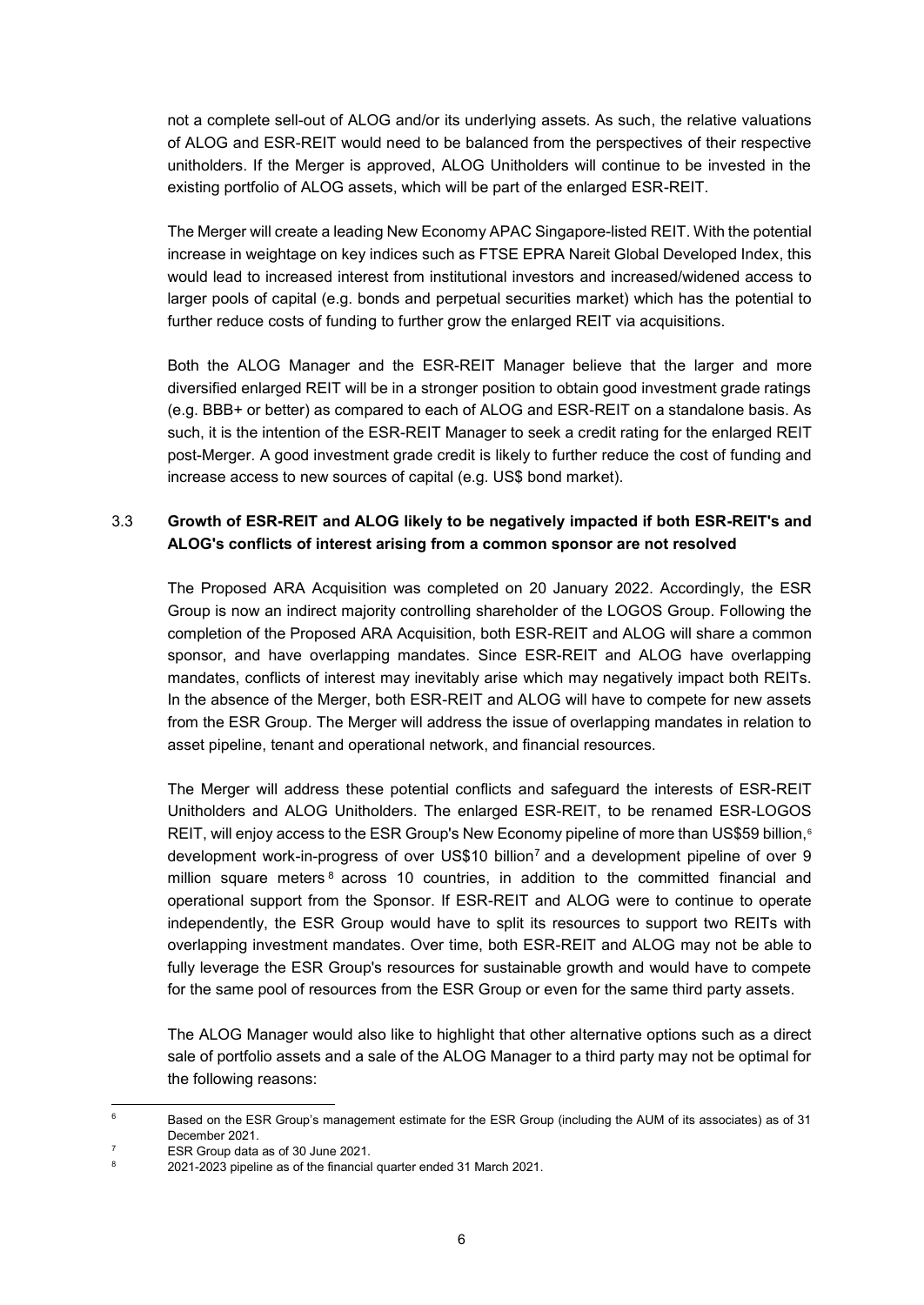- (i) **Premium to NAV.** As the unit price of ALOG was trading at more than 30 per cent. premium to its NAV<sup>9</sup> , a divestment of the underlying portfolio may not have achieved a similar premium to the NAV and it would also result in ALOG Unitholders ceasing to have an interest in the returns from being invested in the existing portfolio of assets. The Merger would allow ALOG Unitholders to continue to be invested in the existing portfolio and also benefit from potential growth opportunities which may arise from the enlarged REIT's access to the pipeline from the enlarged ESR Group.
- (ii) **Associated costs and financing constraints.** Potential acquirers of the portfolio assets may require acquisition debt financing, which amount could be limited by the asset valuation of the underlying assets. In addition, direct divestment of portfolio assets could result in additional costs relating to stamp duties (for acquirers), and potential tax liability for ALOG.
- (iii) **Limited buyer pool.** The Singapore industrial market is highly regulated, especially for industrial assets located on JTC industrial land. Notably, ALOG's entire portfolio of Singapore assets sits on JTC land. As there are stringent qualifying criteria imposed on buyers of such properties, the pool of potential buyers is likely limited to end-users and entities which hold capital markets services licences.
- (iv) If the ESR Group were to sell the ALOG Manager to a third party, ALOG Unitholders would cease to have access to the potential pipeline of New Economy assets of more than US\$59 billion<sup>10</sup> from the ESR Group, being the largest in APAC.
- 3.4 **No alternative offers.** Since the Merger was announced on 15 October 2021, the ALOG Manager has not received any other offers for ALOG or any indications of interest to make an offer for ALOG. The Merger with ESR-REIT remains the only offer for the ALOG Units.
- 3.5 **Preliminary Views of the ALOG Independent Directors and their considerations.** The Revised Scheme Consideration for the Merger is the result of extensive consideration, was negotiated on an arm's length basis and was ultimately approved by the directors of the ALOG Manager who are independent for the purposes of the Scheme (the "**ALOG Independent Directors**").

The ALOG Independent Directors have evaluated the Revised Scheme Consideration and have, subject to the updated opinion of the ALOG IFA in relation to the revised financial terms of the Scheme (to be set out in the Revised Scheme Document (as defined below)) and in the absence of a competing offer, preliminarily recommended that ALOG Unitholders vote in favour of the Merger taking into account, *inter alia*, the following:

(a) the financial terms of the Revised Scheme Consideration which represent an improvement of 5.3% from the original Scheme Consideration;

<sup>1</sup> <sup>9</sup> With reference to ALOG's closing price of S\$0.935, as well as one (1)-month VWAP of S\$0.928, 3 month VWAP of S\$0.913, as of the last full trading day immediately prior to the Joint Announcement Date, and NAV per ALOG Unit of S\$0.678, as of 30 September 2021.

<sup>10</sup> Based on the ESR Group's management estimate for the ESR Group (including the AUM of its associates) as of 31 December 2021.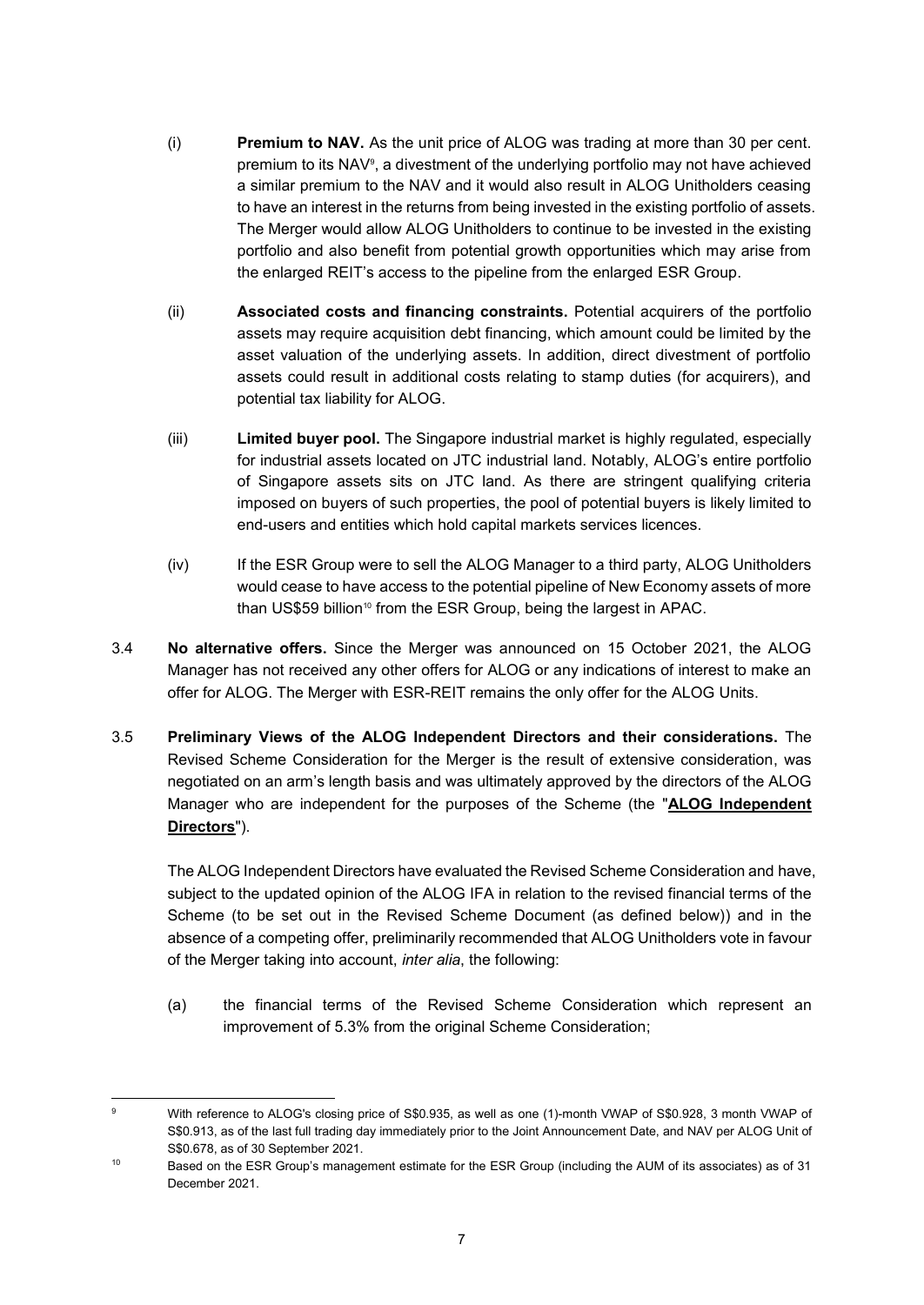- (b) the rationale and benefits of the Merger, including the potential advantages afforded to ALOG Unitholders as stakeholders in a larger platform with the common sponsorship of the ESR Group;
- (c) the viability of the alternative options apart from Merger; in this connection, the ALOG Independent Directors have discussed with the management and agree that other options such as a sale of the portfolio or the manager will be sub-optimal for ALOG Unitholders; and
- (d) the Merger with ESR-REIT being the only offer for the units of ALOG as at the date hereof; since the date of the Joint Announcement up until the date of this Announcement, ALOG has not received any other offers for ALOG or any indications of interest to make an offer for ALOG.

## **4. DEFERMENT OF ALOG MEETINGS**

**In view of the Amended and Restated Implementation Agreement and the Revised Scheme Consideration, the ALOG Manager will be deferring the EGM scheduled at 3.00 p.m. (Singapore time) on 27 January 2022 to a future date to be determined. Similarly, the ALOG Manager will also be deferring the Scheme Meeting scheduled at 3.30 p.m. (Singapore time) on 27 January 2022 to a future date to be determined. The deferred EGM and Scheme Meeting are expected to be held in March 2022. Accordingly, the live audiovisual webcast or live audio-only stream for the EGM and the Scheme Meeting originally scheduled at 3.00 p.m. (Singapore time) and 3.30 p.m. (Singapore time) on 27 January 2022 will be cancelled.**

As the EGM and the Scheme Meeting have been deferred, the ALOG Manager will not publish the responses to ALOG Unitholders' substantial and relevant questions in relation to the Merger by 3.30 p.m. (Singapore time) on 22 January 2022. ALOG Unitholders will be permitted to continue submitting questions related to the resolutions to be tabled for approval at the EGM and the Scheme Meeting in the following manner:

- (i) if submitted electronically, be submitted via ALOG's pre-registration website at **<https://aralogos-egm.listedcompany.com/ara-logos-2022-egm/>**; or
- (ii) if submitted by post, be deposited at the office of the ALOG Manager at 50 Collyer Quay, #05-05 OUE Bayfront, Singapore 049321.

The ALOG Manager will publish the responses to ALOG Unitholders' substantial and relevant questions in relation to the Merger, including those submitted prior to the date of this Announcement, by no later than 72 hours before the deadline for ALOG Unitholders to deposit their proxy forms for the adjourned EGM and Scheme Meeting.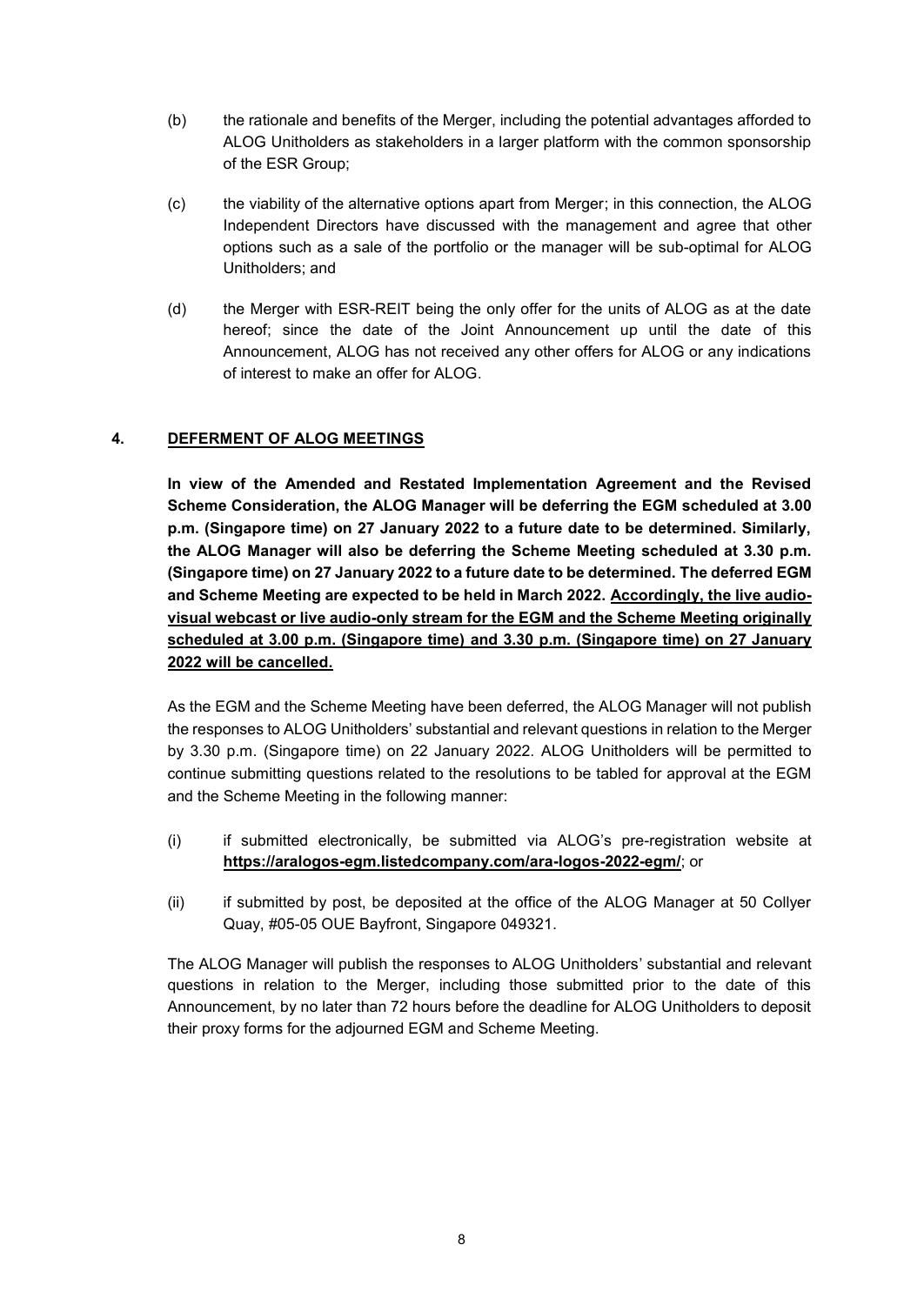Further details on the deferred meetings, including, among others, details of how to attend the deferred meetings and the new deadline for submission of questions and proxy forms, will be provided by the ALOG Manager in due course.

### **5. CONFIRMATION OF FINANCIAL RESOURCES**

Maybank Securities Pte. Ltd. (formerly known as Maybank Kim Eng Securities Pte. Ltd.), one of the ESR-REIT Financial Advisers, confirms that sufficient financial resources are available to ESR-REIT to satisfy in full the aggregate Revised Cash Consideration for the Scheme.

#### **6. REVISED SCHEME DOCUMENT**

The ALOG Manager will issue a revised Scheme Document (the "**Revised Scheme Document**") containing details of the Amended and Restated Implementation Agreement and the Revised Scheme Consideration, the recommendation of the ALOG Independent Directors and the advice of the ALOG IFA.

**ALOG Unitholders are advised to refrain from taking any action in relation to their ALOG Units which may be prejudicial to their interests until they or their advisers have considered the information and the recommendations of the ALOG Independent Directors on the Scheme as well as the advice of the ALOG IFA set out in the Revised Scheme Document.**

**Persons who are in doubt as to the action they should take should consult their stockbroker, bank manager, solicitor or other professional advisers**.

## **7. DOCUMENTS FOR INSPECTION**

The Amended and Restated Implementation Agreement will be made available for inspection<sup>11</sup> by ALOG Unitholders during normal business hours at the office of the ALOG Manager in Singapore at 50 Collyer Quay, #05-05 OUE Bayfront, Singapore 049321, from the date of this Announcement up until the Effective Date.

## **8. RESPONSIBILITY STATEMENTS**

8.1 **ESR-REIT Manager.** The directors of the ESR-REIT Manager (including those who may have delegated detailed supervision of this Announcement) have taken all reasonable care to ensure that the facts stated and opinions expressed in this Announcement (other than those relating to ALOG and/or the ALOG Manager) are fair and accurate and that there are no other material facts not contained in this Announcement, the omission of which would make any statement in this Announcement misleading. The directors of the ESR-REIT Manager jointly and severally accept responsibility accordingly.

<sup>1</sup> <sup>11</sup> Prior appointment is required in light of the COVID-19 situation. Please contact ALOG's Investors Relations team (telephone: +65 6428 7769).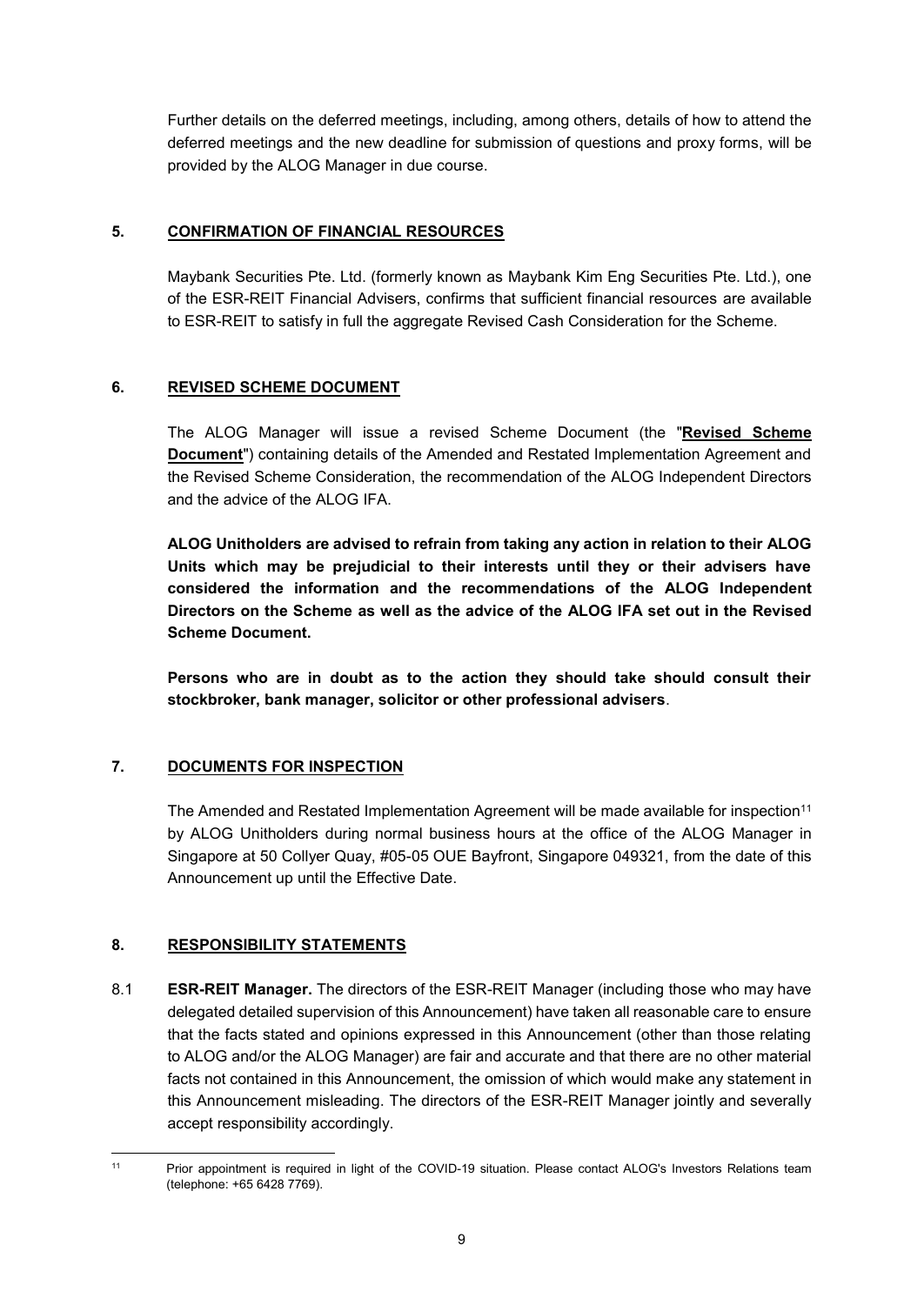Where any information has been extracted or reproduced from published or otherwise publicly available sources (including the ARA Acquisition Announcement) or obtained from a named source (including ALOG and/or the ALOG Manager), the sole responsibility of the directors of the ESR-REIT Manager has been to ensure through reasonable enquiries that such information is accurately extracted from such sources or, as the case may be, reflected or reproduced in this Announcement. The directors of the ESR-REIT Manager do not accept any responsibility for any information relating to ALOG and/or the ALOG Manager or any opinion expressed by ALOG and/or the ALOG Manager.

8.2 **ALOG Manager.** The directors of the ALOG Manager (including those who may have delegated detailed supervision of this Announcement) have taken all reasonable care to ensure that the facts stated and opinions expressed in this Announcement (other than those relating to ESR-REIT and/or the ESR-REIT Manager) are fair and accurate and that there are no other material facts not contained in this Announcement, the omission of which would make any statement in this Announcement misleading. The directors of the ALOG Manager jointly and severally accept responsibility accordingly.

Where any information has been extracted or reproduced from published or otherwise publicly available sources (including the ARA Acquisition Announcement) or obtained from a named source (including ESR-REIT and/or the ESR-REIT Manager), the sole responsibility of the directors of the ALOG Manager has been to ensure through reasonable enquiries that such information is accurately extracted from such sources or, as the case may be, reflected or reproduced in this Announcement. The directors of the ALOG Manager do not accept any responsibility for any information relating to ESR-REIT and/or the ESR-REIT Manager or any opinion expressed by ESR-REIT and/or the ESR-REIT Manager.

22 January 2022

#### **BY ORDER OF THE BOARD**

#### **BY ORDER OF THE BOARD**

**ESR Funds Management (S) Limited**  as Manager of ESR-REIT (Company Registration No. 200512804G) **ARA LOGOS Logistics Trust Management Limited** as Manager of ARA LOGOS Logistics Trust (Company Registration No. 200919331H)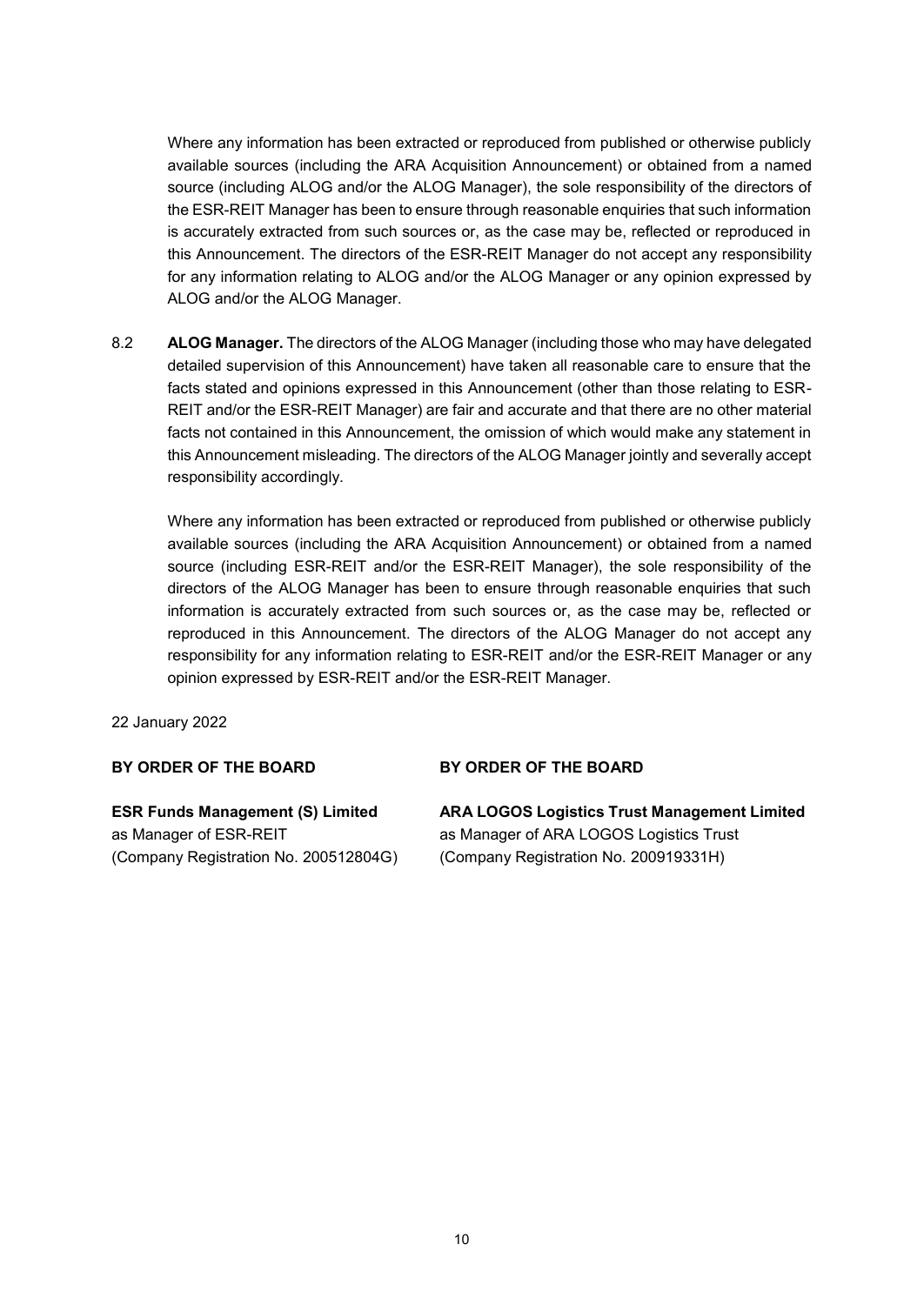*Any queries relating to this Announcement, the Merger or the Scheme should be directed to one of the following:*

Citigroup Global Markets Singapore Pte. Ltd. BofA Securities Tel: +65 6657 1959 Tel: +65 6678 0066

ESR Funds Management (S) Limited ARA LOGOS Logistics Trust Management Limited

Maybank Kim Eng Securities Pte. Ltd. DBS Bank Ltd. Tel: +65 6231 5179 Tel: +65 6878 4155

#### Forward-Looking Statements

*All statements other than statements of historical facts included in this Announcement are or may be forward-looking statements. Forward-looking statements include but are not limited to those using words such as "seek", "expect", "anticipate", "estimate", "believe", "intend", "project", "plan", "strategy", "forecast" and similar expressions or future or conditional verbs such as "will", "would", "should", "could", "may" and "might". Actual future performance, outcomes and results may differ materially from those expressed in forward-looking statements as a result of a number of risks, uncertainties and assumptions. Representative examples of these factors include (without limitation) general industry and economic conditions, interest rate trends, cost of capital and capital availability, competition from similar developments, shifts in expected levels of occupancy or property rental income, changes in operating expenses (including employee wages, benefits and training costs), governmental and public policy changes and the continued availability of financing in amounts and on terms necessary to support future business. You are cautioned not to place undue reliance on these forward-looking statements, which are based on the ESR-REIT Manager's and the ALOG Manager's current view of future events, and neither the ESR-REIT Manager nor the ALOG Manager undertakes any obligation to update publicly or revise any forward-looking statements.*

*The value of the ESR-REIT Units or ALOG Units (the "Units") and the income derived from them, if any, may fall or rise. Units are not obligations of, deposits in, or guaranteed by, the ESR-REIT Manager, the ALOG Manager or any of their affiliates. An investment in Units is subject to investment risks, including the possible loss of the principal amount invested.* 

*Investors should note that they have no right to request the ESR-REIT Manager or the ALOG Manager to redeem or purchase their Units while the Units are listed. It is intended that unitholders may only deal in their Units through trading on SGX-ST. Listing of the Units on the SGX-ST does not guarantee a liquid market for the Units.* 

*This Announcement is for information only and does not constitute an invitation or offer to acquire, purchase or subscribe for the Units. The past performance of ALOG and the ALOG Manager is not necessarily indicative of the future performance of ALOG and the ALOG Manager. The past performance of ESR-REIT and the ESR-REIT Manager is not necessarily indicative of the future performance of ESR-REIT and the ESR-REIT Manager.*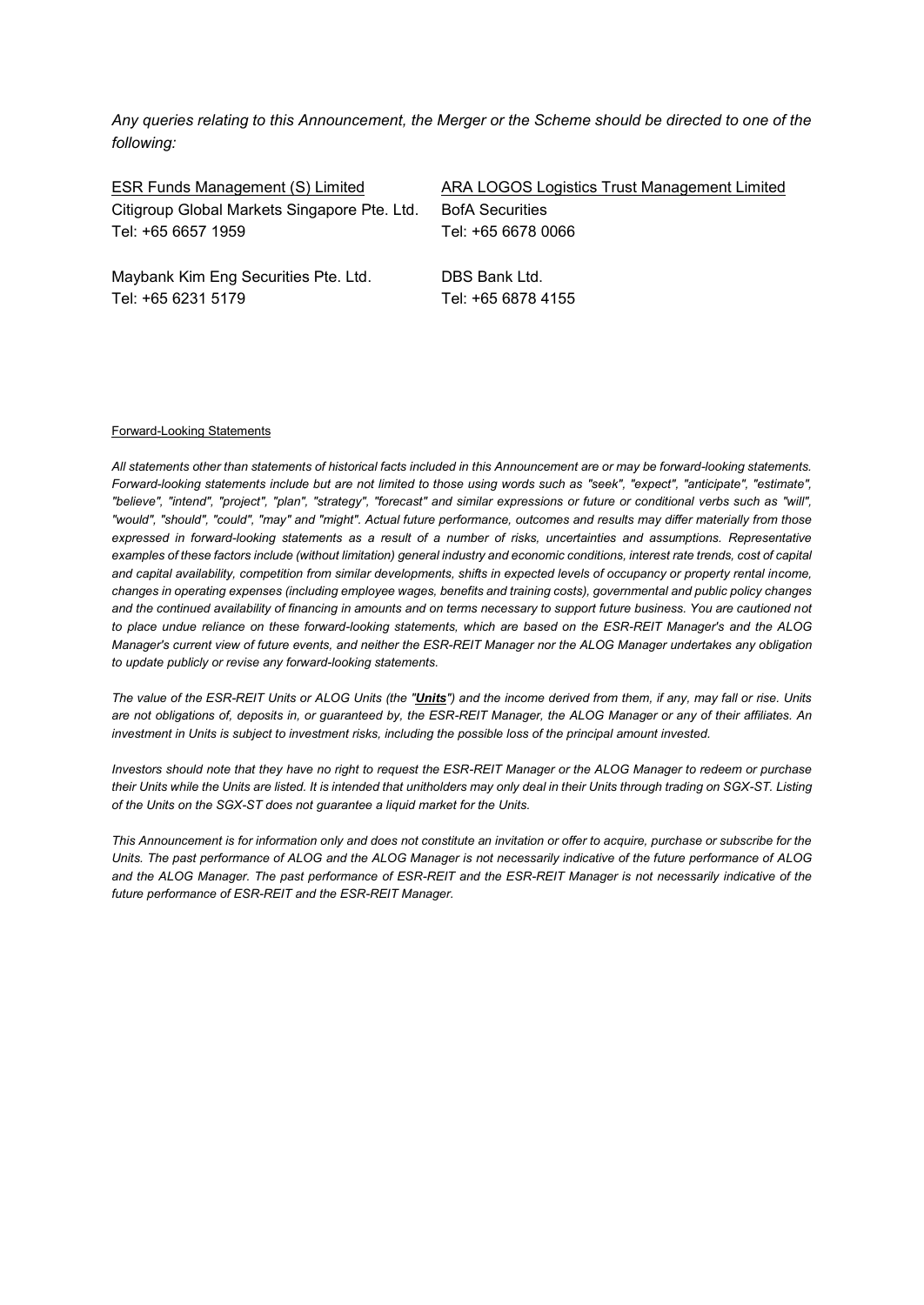## **SCHEDULE 1**

#### **PRO FORMA FINANCIAL EFFECTS OF THE MERGER ON ALOG**

Purely for illustrative purposes only, the pro forma financial effects of the Merger on ALOG and ESR-LOGOS REIT are set out in the tables below.

### **1. DPU for FY2020**

The pro forma financial effects of the Merger on the amount available for distribution to ALOG Unitholders, the number of ALOG Units and ALOG's DPU, and the accretion thereof, for FY2020, assuming that the Merger had been completed on 1 January 2020 and ESR-LOGOS REIT held and operated the properties of ALOG through to 31 December 2020, and assuming that, among other bases and assumptions stated below, the FY2021 ESR-REIT Acquisitions (as defined herein), the FY2021 ESR-REIT Divestments (as defined herein), the ESR-REIT EFR (as defined herein), the FY2021 ALOG Acquisitions (as defined herein), the FY2021 ALOG Divestments (as defined herein) and the ALOG EFR (as defined herein) were completed on 1 January 2020, are as follows:

|                                                | <b>ALOG</b> for<br><b>FY2020</b> |                                                                                                                     | <b>Effects of the</b><br>Merger - ESR-<br><b>LOGOS REIT basis</b>                                                                   |
|------------------------------------------------|----------------------------------|---------------------------------------------------------------------------------------------------------------------|-------------------------------------------------------------------------------------------------------------------------------------|
|                                                | <b>Actual</b>                    | After the FY2021<br><b>ALOG</b><br>Acquisitions,<br><b>FY2021 ALOG</b><br><b>Divestments and</b><br><b>ALOG EFR</b> | After the FY2021<br><b>ALOG</b><br>Acquisitions,<br><b>FY2021 ALOG</b><br><b>Divestments, ALOG</b><br>EFR, and the<br><b>Merger</b> |
| Amount available for<br>distribution (S\$'000) | 58,828                           | 73,779                                                                                                              | 189,995                                                                                                                             |
| Applicable number of ALOG<br>Units ('000)      | 1,120,533                        | 1,448,234                                                                                                           | 6,540,541                                                                                                                           |
| DPU (cents)                                    | 5.250                            | 5.094                                                                                                               | 2.905                                                                                                                               |
| DPU for existing ALOG<br>Unitholders (cents)   | 5.250                            | 5.094                                                                                                               | 5.74812                                                                                                                             |
| Accretion (%)                                  |                                  |                                                                                                                     | 12.8                                                                                                                                |

## **2. NAV and NTA per ALOG Unit for FY2020**

The pro forma financial effects of the Merger on the NAV and NTA, the number of ALOG Units, and NAV and NTA per ALOG Unit, and the accretion thereof, as at 31 December 2020, assuming that the Merger had been completed on 31 December 2020, and assuming that, among other bases and assumptions stated below, the FY2021 ESR-REIT Acquisitions, the

<sup>&</sup>lt;sup>12</sup> Based on ESR-LOGOS REIT's FY2020 pro forma DPU multiplied by a net exchange ratio of 1.7729 and assuming that the Cash Consideration is reinvested at ESR-REIT's one (1)-month VWAP of S\$0.4716 as at 14 October 2021.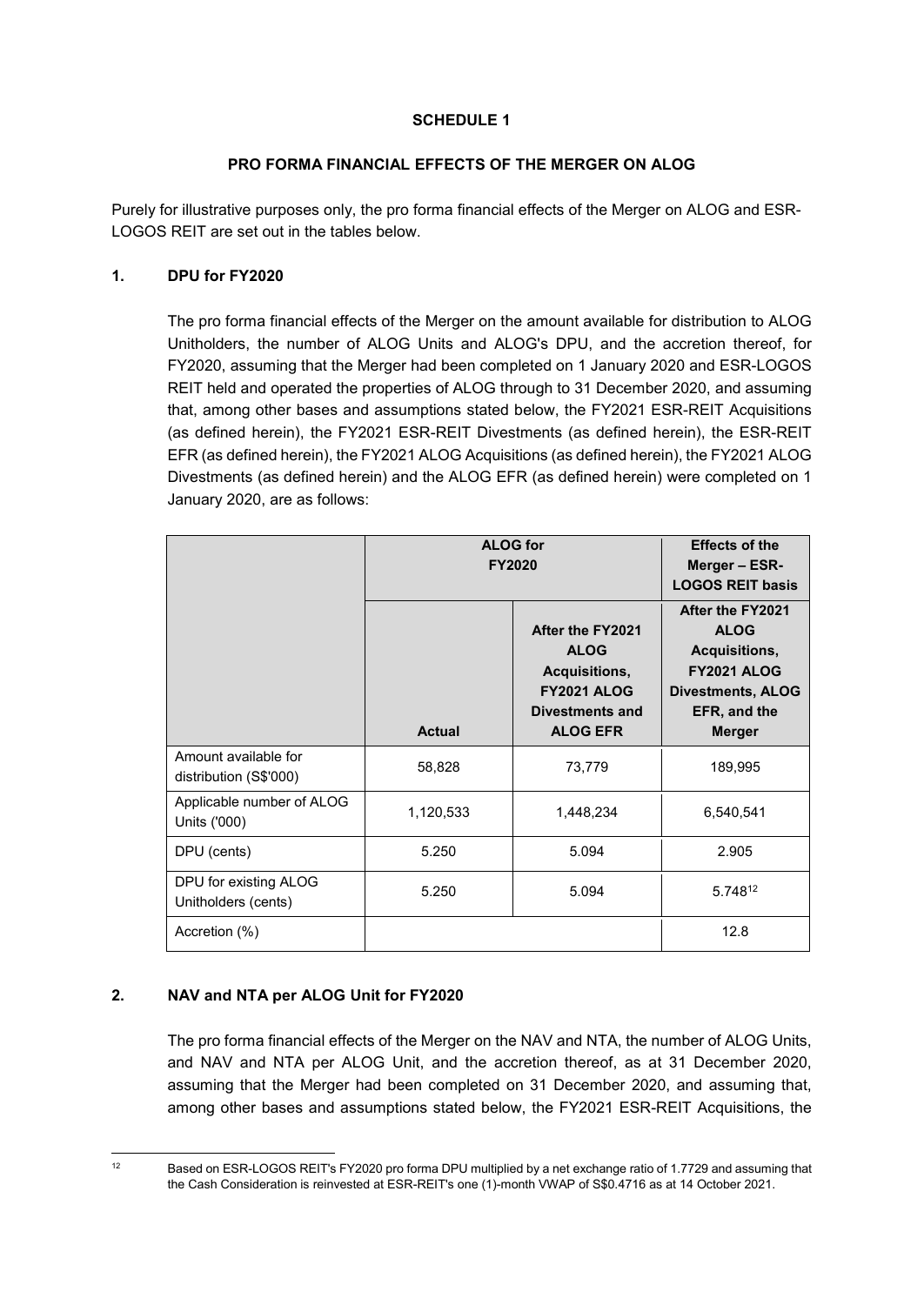FY2021 ESR-REIT Divestments, the ESR-REIT EFR, the FY2021 ALOG Acquisitions, the FY2021 ALOG Divestments, the ALOG EFR and the ALOG Revaluation were completed on 31 December 2020, are as follows:

|                                               | ALOG as at 31 December 2020 |                                                                                                                                                 | <b>Effects of the</b><br>Merger - ESR-<br><b>LOGOS REIT basis</b>                                                                                       |
|-----------------------------------------------|-----------------------------|-------------------------------------------------------------------------------------------------------------------------------------------------|---------------------------------------------------------------------------------------------------------------------------------------------------------|
|                                               | <b>Actual</b>               | After the FY2021<br><b>ALOG</b><br>Acquisitions,<br><b>FY2021 ALOG</b><br><b>Divestments, ALOG</b><br><b>EFR and ALOG</b><br><b>Revaluation</b> | After the FY2021<br><b>ALOG</b><br>Acquisitions,<br><b>FY2021 ALOG</b><br><b>Divestments, ALOG</b><br>EFR, ALOG<br><b>Revaluation and</b><br>the Merger |
| NAV and NTA (S\$'000)                         | 678,545                     | 1,001,301                                                                                                                                       | 2,420,307                                                                                                                                               |
| Number of issued ALOG<br>Units ('000)         | 1,186,96613                 | 1,446,850                                                                                                                                       | 6,572,594                                                                                                                                               |
| NAV and NTA per ALOG<br>Unit (cents)          | 57.2                        | 69.2                                                                                                                                            | 36.8                                                                                                                                                    |
| NAV and NTA per existing<br>ALOG Unit (cents) | 57.2                        | 69.2                                                                                                                                            | 72.914                                                                                                                                                  |
| Accretion (%)                                 |                             |                                                                                                                                                 | 5.3                                                                                                                                                     |

# **3. Aggregate Leverage for FY2020**

The pro forma financial effects of the Merger on ALOG's aggregate leverage as at 31 December 2020, assuming that the Merger had been completed on 31 December 2020, and assuming that among other bases and assumptions stated below, the FY2021 ESR-REIT Acquisitions, the FY2021 ESR-REIT Divestments, the ESR-REIT EFR, the FY2021 ALOG Acquisitions, the FY2021 ALOG Divestments, the ALOG EFR and the ALOG Revaluation were completed on 31 December 2020, are as follows:

 $13$ <sup>13</sup> Includes 3,681,162 ALOG Units issued to the ALOG Manager on 26 January 2021 as partial consideration of the ALOG Manager's base fees for Q4 FY2020 and performance fees for FY2020, but excludes 91,112,930 ALOG Units issued on 25 January 2021 in connection with the preferential offering.

<sup>&</sup>lt;sup>14</sup> Based on ESR-LOGOS REIT's FY2020 pro forma NAV multiplied by a net exchange ratio of 1.7729 and assuming that the Cash Consideration is reinvested at ESR-REIT's one (1)-month VWAP of S\$0.4716 as at 14 October 2021.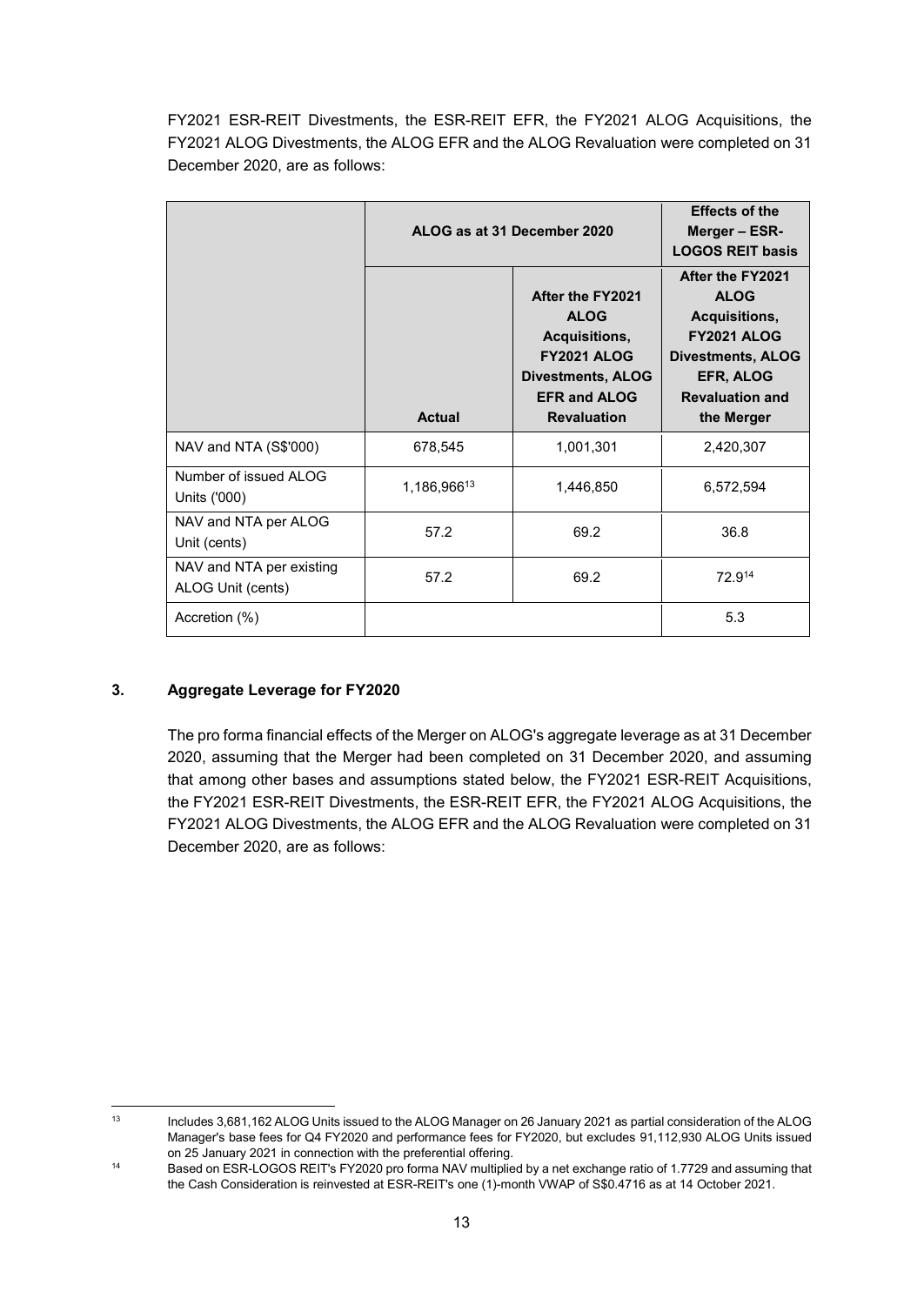|                        | ALOG as at 31 December 2020 |                          | <b>Effects of the</b><br>Merger - ESR-<br><b>LOGOS REIT basis</b> |
|------------------------|-----------------------------|--------------------------|-------------------------------------------------------------------|
|                        |                             |                          | After the FY2021                                                  |
|                        |                             | After the FY2021         | <b>ALOG</b>                                                       |
|                        |                             | <b>ALOG</b>              | Acquisitions,                                                     |
|                        |                             | Acquisitions,            | <b>FY2021 ALOG</b>                                                |
|                        |                             | <b>FY2021 ALOG</b>       | <b>Divestments, ALOG</b>                                          |
|                        |                             | <b>Divestments, ALOG</b> | <b>EFR, ALOG</b>                                                  |
|                        |                             | <b>EFR and ALOG</b>      | <b>Revaluation and</b>                                            |
|                        | <b>Actual</b>               | <b>Revaluation</b>       | the Merger                                                        |
| Aggregate leverage (%) | 39.0                        | 39.8                     | 42.1                                                              |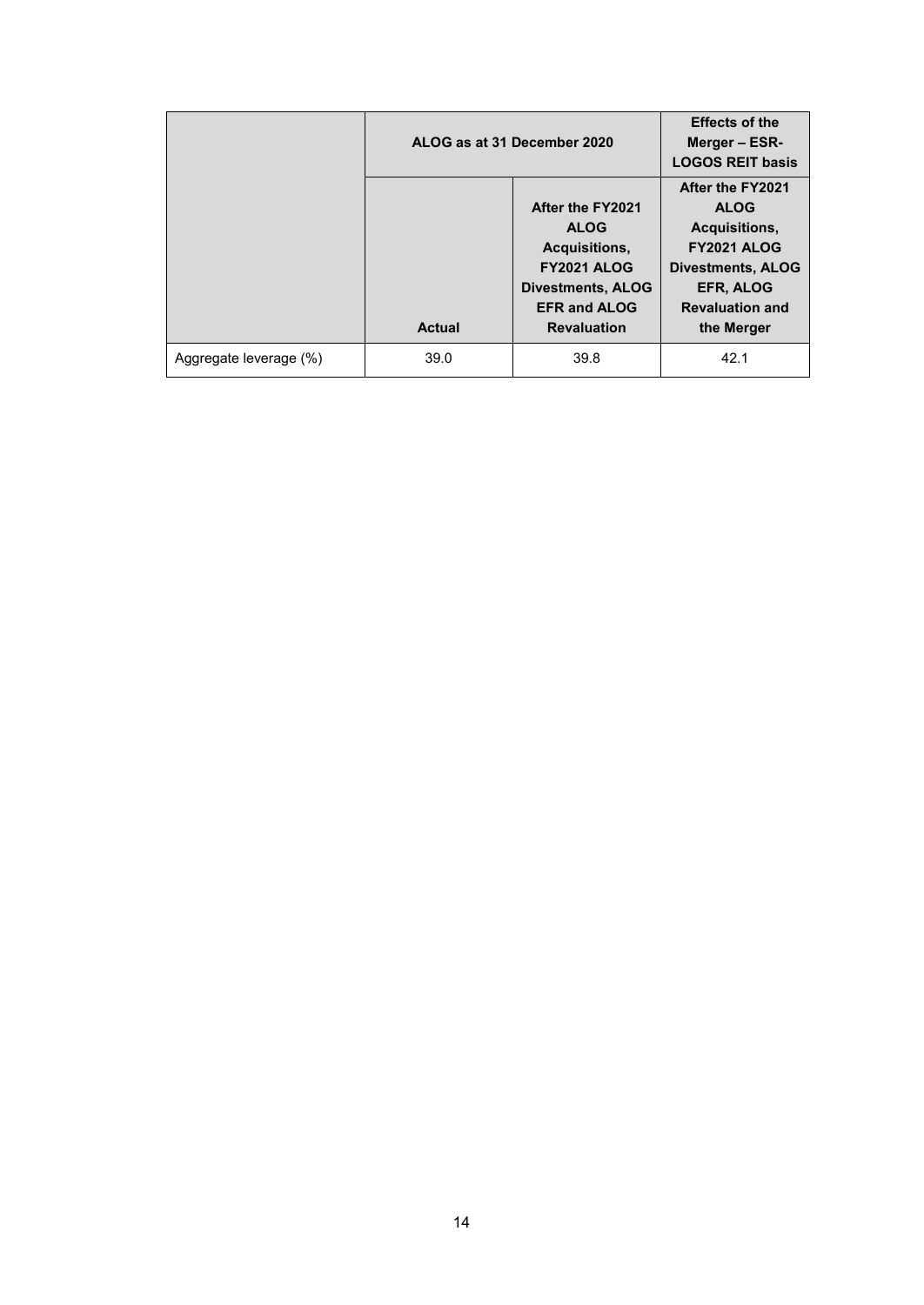### **INTRODUCTION**

These pro forma financial effects have been prepared in connection with the Merger.

## **BASES AND ASSUMPTIONS UNDERLYING THE PRO FORMA FINANCIAL EFFECTS OF THE MERGER**

#### **Basis of Preparation for the pro forma financial effects of the Merger on ALOG's DPU for FY2020**

The unaudited pro forma consolidated financial effects of the Merger on ESR-LOGOS REIT have been prepared based on the consolidated audited financial statements of ESR-REIT which were announced on 7 April 2021 ("**FY2020 ESR-REIT Audited Financial Statements**") and the consolidated audited financial statements of ALOG for FY2020 which were announced on 8 April 2021 ("**FY2020 ALOG Audited Financial Statements**"), for illustrative purposes only, and based on certain assumptions directly attributable to the Merger after making certain adjustments, to show the pro forma financial effects of the Merger on ALOG's DPU for FY2020.

The assumptions are set out as follows:

- (a) the Merger had occurred on 1 January 2020;
- (b) the following acquisitions by ESR-REIT had occurred on 1 January 2020:
	- (i) the acquisition of 10.0% interest in ESR Australia Logistics Partnership ("**EALP**") which was actually completed on 14 May 2021; and
	- (ii) the acquisition of 46A Tanjong Penjuru which was actually completed on 29 June 2021,

(collectively, the "**FY2021 ESR-REIT Acquisitions**"), and a full year pro forma financial effect from the FY2021 ESR-REIT Acquisitions was included;

- (c) the following divestments by ESR-REIT had occurred on 1 January 2020 and the net divestment proceeds were used for the repayment of bank borrowings:
	- (i) the divestment of 11 Serangoon North Avenue 5 and 3C Toh Guan Road East as announced on 28 April 2021; and
	- (ii) the divestment of 45 Changi South Avenue 2 as announced on 30 August 2021,

(collectively, the "**FY2021 ESR-REIT Divestments**"), and the actual financial information of the FY2021 ESR-REIT Divestments for FY2020 were excluded from the pro forma financial effects of the Merger;

(d) the ESR-REIT equity fund raising comprising a private placement of 268,818,000 new ESR-REIT Units and a preferential offering of 124,071,569 new ESR-REIT Units (the "**ESR-REIT EFR**"), which were actually completed on 18 May 2021 and 26 August 2021 respectively and raised gross proceeds of S\$149.6 million to partially finance the FY2021 ESR-REIT Acquisitions, had occurred on 1 January 2020;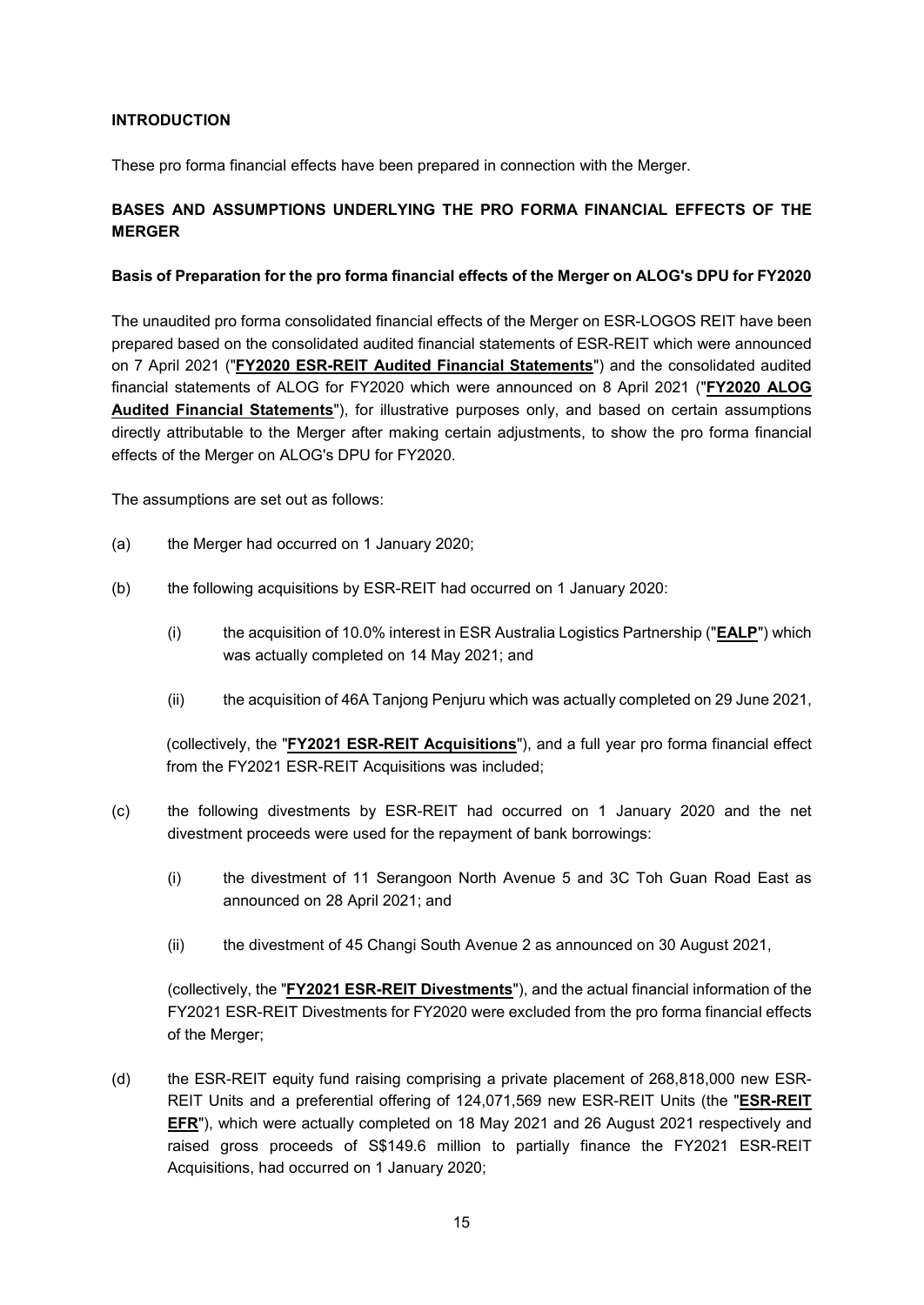- (e) the following acquisitions by ALOG had occurred on 1 January 2020:
	- (i) the acquisition of 47 Logistics Place, Larapinta, Queensland located in Australia which was actually completed on 16 April 2021;
	- (ii) the acquisition of (1) 1-5 & 2-6 Bishop Drive, (2) 8 Curlew Street, and (3) 53 Peregrine Drive, all located in Port of Brisbane, Queensland, Australia which was actually completed on 21 April 2021;
	- (iii) the acquisition of a 49.5% interest in the New LAIVS Trust and a 40.0% interest in the Oxford Property Fund which was actually completed on 16 April 2021; and
	- (iv) completion of the development and acquisition of the Heron Property based on its contracted purchase consideration, which was actually completed on 11 January 2022,

(collectively, the "**FY2021 ALOG Acquisitions**"), and a full year pro forma financial effect from the FY2021 ALOG Acquisitions was included;

- (f) the following divestments by ALOG had occurred on 1 January 2020 and the net divestment proceeds were used for the repayment of bank borrowings:
	- (i) the divestment of 3 Changi South Street 3, also known as ALOG Changi DistriCentre 2, as announced on 22 April 2021; and
	- (ii) the divestment of 404-450 Findon Road, Kidman Park, South Australia in Australia as announced on 26 April 2021;

(collectively, the "**FY2021 ALOG Divestments**"), and the actual financial information of the FY2021 ALOG Divestments for FY2020 was excluded from the pro forma financial effects of the Merger;

- (g) the ALOG equity fund raising comprising a private placement of 90,498,000 new ALOG Units and a preferential offering of 91,112,930 new ALOG Units (together with the ALOG Subscription Units Issuance (as defined below), the "**ALOG EFR**"), which were actually completed on 11 November 2020 and 25 January 2021 respectively, and raised gross proceeds of S\$100.3 million to partially finance the FY2021 ALOG Acquisitions, had occurred on 1 January 2020;
- (h) the issuance of 126,696,800 new ALOG Units to Ivanhoe Cambridge Asia, and 33,846,100 new ALOG Units to LOGOS Units No. 1 (the "**ALOG Subscription Units Issuance**") which was actually completed on 16 April 2021 and raised gross proceeds of S\$88.7 million to partially finance the FY2021 ALOG Acquisitions, had occurred on 1 January 2020;
- (i) the ESR-REIT Real Properties and the EALP Real Properties held as at 30 September 2021 were revalued in FY2020 based on their latest actual independent valuations as at 30 September 2021;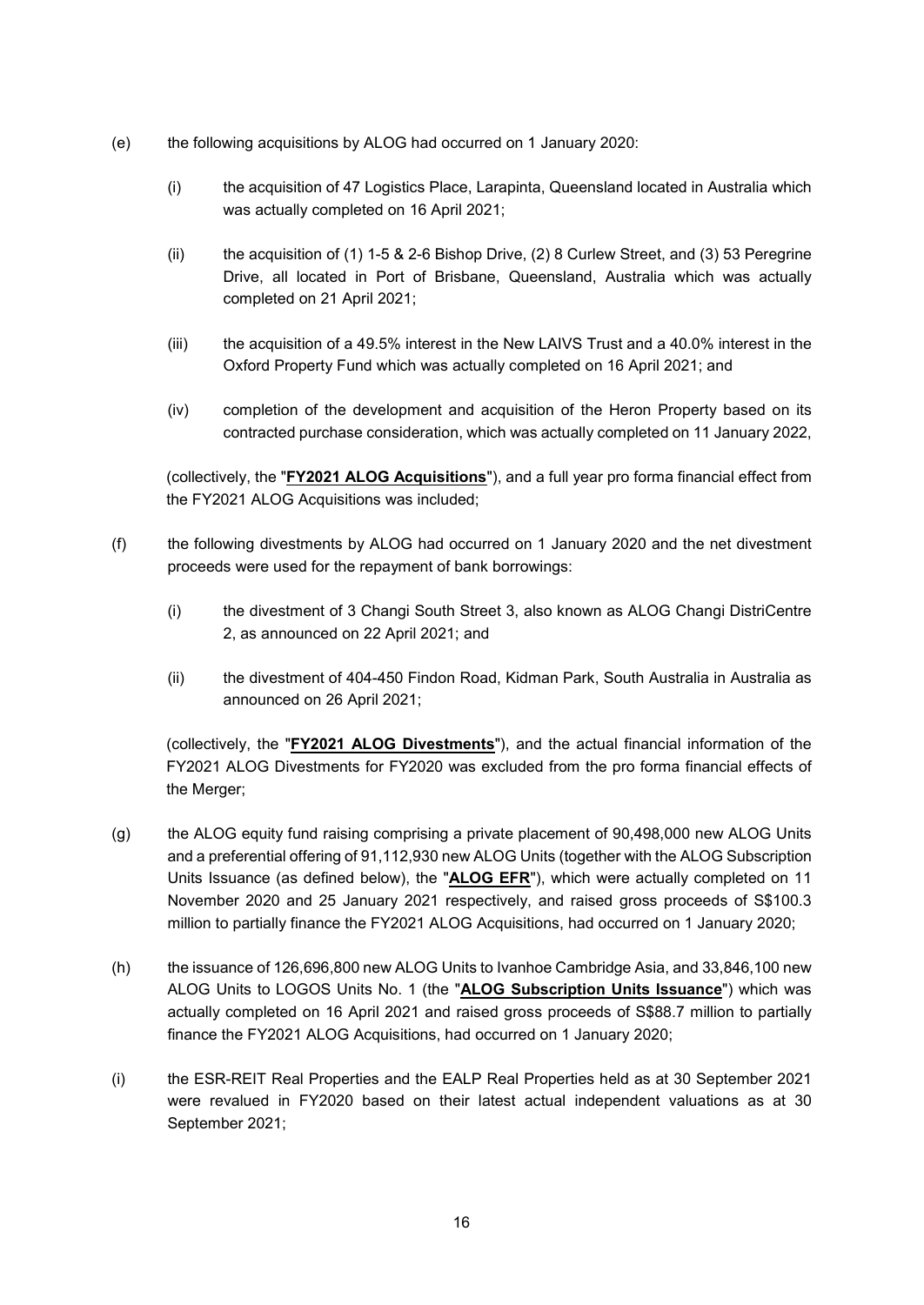- (j) the ALOG Real Properties and the ALOG Fund Real Properties held as at 30 September 2021 were stated at 1 January 2020 based on their latest actual independent valuations as at 30 September 2021 and these valuations remained unchanged throughout FY2020 (the "**ALOG Revaluation**");
- (k) the translation of A\$ to S\$ at the exchange rates prevailing in the preparation of the FY2020 ALOG Audited Financial Statements;
- (l) based on the number of ALOG Units issued as at the Joint Announcement Date, the Revised Scheme Consideration of approximately S\$1,406.7 million for the Merger was settled by way of an aggregate Cash Consideration of approximately S\$140.7 million and the issuance of approximately 2,571.1 million new ESR-REIT Units;
- (m) ALOG's total borrowings and related interest rate swaps of approximately S\$768.7 million<sup>15</sup> and total perpetual securities outstanding of approximately S\$101.5 million were replaced with new banking facilities of approximately S\$618.7 million<sup>17</sup> at a weighted average "all-in" finance cost of 2.25% per annum and approximately S\$251.5 million of new perpetual securities at an illustrative coupon rate of 4.50% per annum;
- (n) the estimated upfront land premium of approximately S\$87.9 million, funded by new banking facilities at a weighted average "all-in" finance cost of 2.25% per annum, was paid to JTC at completion of the Merger and ESR-LOGOS REIT did not incur any land rent expenses for the ALOG SG Real Properties in FY2020;
- (o) acquisition fees of approximately S\$15.9 million pursuant to the Merger were paid by way of the issuance of approximately 32.3 million new ESR-REIT Units at the illustrative issue price of S\$0.4924 per ESR-REIT Unit;
- (p) ALOG's asset management and trustee fee structures were replaced with the management fee and trustee fee structures in the ESR-REIT Trust Deed with effect from 1 January 2020. Consequently, no performance fee was paid by ESR-LOGOS REIT for FY2020 and approximately 74.2% of the asset management fees for ESR-LOGOS REIT was paid in ESR-REIT Units;
- (q) estimated professional fees, stamp duty, and other fees and expenses of approximately S\$32.9 million related to the Merger were funded by new banking facilities at a weighted average "allin" finance cost of 2.25% per annum;
- (r) transaction costs related to the Merger and the excess of the Revised Scheme Consideration over the acquired net assets of ALOG were written off; and
- (s) excludes any other operational and trust level savings or potential synergies from the Merger.

<sup>15</sup> Inclusive of S\$11 million of ALOG transaction costs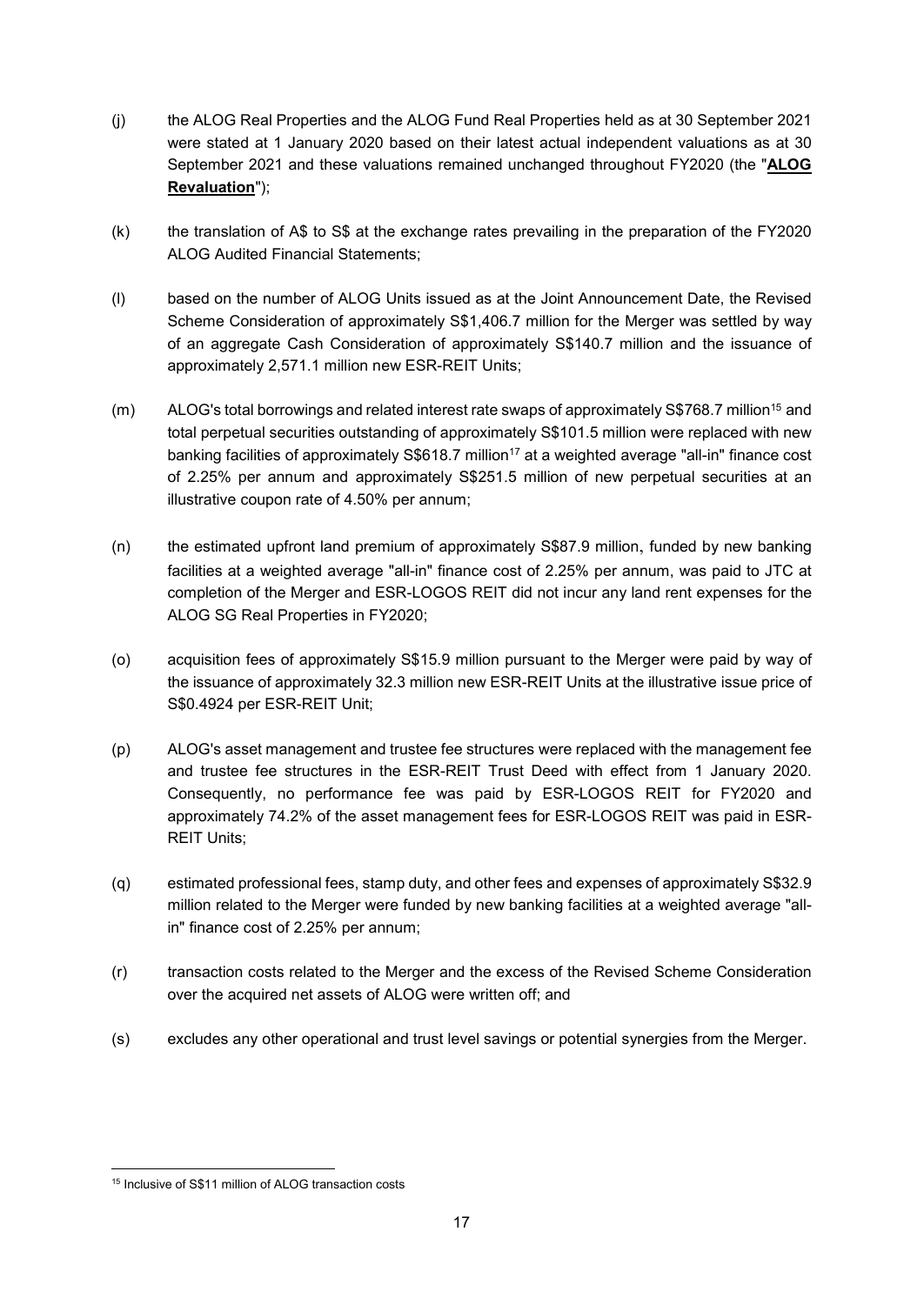# **Basis of Preparation for the pro forma financial effects of the Merger on ALOG's NAV and NTA per Unit and aggregate leverage as at 31 December 2020**

The unaudited pro forma consolidated financial effects of the Merger on ESR-LOGOS REIT have been prepared based on the FY2020 ESR-REIT Audited Financial Statements which was announced on 7 April 2021 and the FY2020 ALOG Audited Financial Statements which was announced on 8 April 2021, for illustrative purposes only, and based on certain assumptions directly attributable to the Merger after making certain adjustments, to show the pro forma financial effects of the Merger on ALOG's NAV and NTA per ALOG Unit and aggregate leverage as at 31 December 2020.

The assumptions are set out as follows:

- (a) the Merger had occurred on 31 December 2020;
- (b) the FY2021 ESR-REIT Acquisitions, the FY2021 ESR-REIT Divestments and the ESR-REIT EFR had occurred on 31 December 2020;
- (c) the FY2021 ALOG Acquisitions, the FY2021 ALOG Divestments, and the ALOG EFR had occurred on 31 December 2020;
- (d) the ESR-REIT Real Properties, the EALP Real Properties, the ALOG Real Properties and the ALOG Fund Real Properties held as at 30 September 2021 were stated at 31 December 2020 based on their latest actual independent valuations as at 30 September 2021;
- (e) the translation of A\$ to S\$ at the exchange rates prevailing in the preparation of the FY2020 ALOG Audited Financial Statements;
- (f) based on the number of ALOG Units issued as at the Joint Announcement Date, the Revised Scheme Consideration of approximately S\$1,406.7 million for the Merger was settled by way of an aggregate Cash Consideration of approximately S\$140.7 million and the issuance of approximately 2,571.1 million new ESR-REIT Units;
- (g) ALOG's total borrowings and related interest rate swaps of approximately S\$768.7 million<sup>16</sup> and total perpetual securities outstanding of approximately S\$101.5 million were replaced with new banking facilities of approximately S\$618.7 million<sup>19</sup> at a weighted average "all-in" finance cost of 2.25% per annum and approximately S\$251.5 million of new perpetual securities at an illustrative coupon rate of 4.50% per annum;
- (h) estimated upfront land premium of approximately S\$87.9 million, funded by new banking facilities at a weighted average "all-in" finance cost of 2.25% per annum, was paid to JTC at completion of the Merger;
- (i) acquisition fees of approximately S\$15.9 million pursuant to the Merger were paid by way of the issuance of approximately 32.3 million new ESR-REIT Units at the illustrative issue price of S\$0.4924 per ESR-REIT Unit;

<sup>16</sup> Inclusive of S\$11 million of ALOG transaction costs